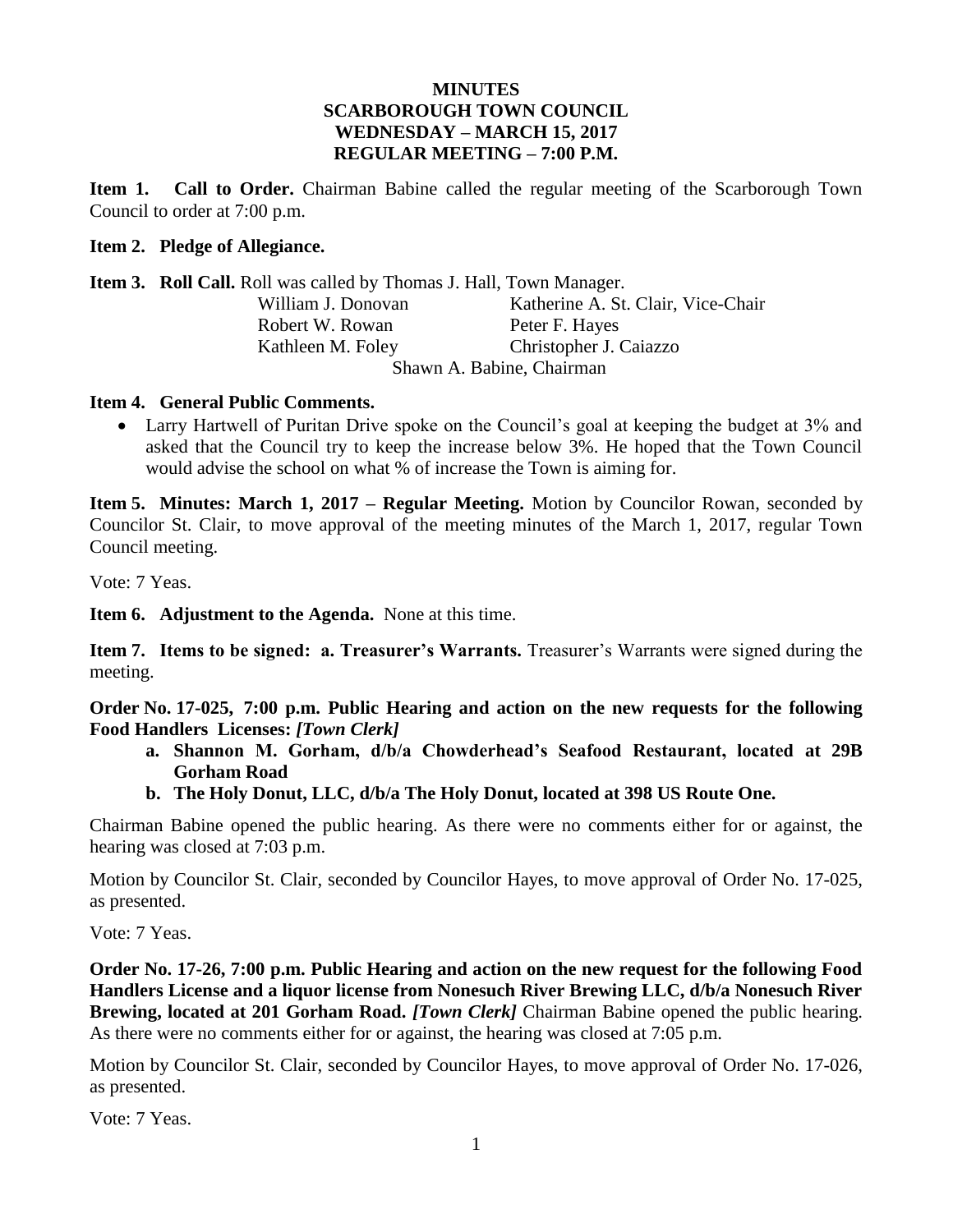**Order No. 16-082, 7:00 p.m. Public hearing on the Eighth Amendment to Contract Zone IX by The Residences at Gateway Commons – Devine Capital, LLC [formerly New England Expedition] pursuant to Chapter 405(II)(I)(5)(C) of the Scarborough Zoning Ordinance.**  *[Planning Department]* Prior to the public hearing, Thomas J. Hall, Town Manager, gave a brief history on this Order and how it came before the Town Council. He also went on to mention the affordable housing aspect of this order which the Town Council was concerned about. At this point Chairman Babine called upon the Developer to make their presentation.

Mr. Bill Fletcher, attorney for the applicant, gave a brief overview on what is being proposed this evening before the Town Council. He noted that this is the right project for this area off the Haigis Parkway. He noted that the there are no affordable housing units, but there is an Affordable Housing in-lieu payment of \$700,000. He went on to mention changes that had been made. He urged the Town Council to support this recommendation.

Chairman Babine opened the public hearing. The following individuals spoke on this Order:

- Art Dillon of Black Point Road and representing Haven's Candy and Vice President of Chamber spoke in support of this Order.
- Cindy Taylor of Housing Initiative of Maine, felt this was a great opportunity for the Town of Scarborough. She runs the affordable housing units at Bessey Commons. This project is a very good way to structure development and the Haigis Parkway is a great place for it. She then spoke on affordable housing and the benefits that could come with the \$700,000 in-lieu off fee. She would like to work with the Town on what restrictions could be implemented on how this money is utilized.
- Jonathan Crasnick, a resident of Scarborough and a member of the SEDCO Board of Directors spoke in support of this Order and noted that a letter from the SEDCO Board of Directors had been handed out earlier. The Board is in support of this proposal and urges the Town Council to vote in support of it.
- Ben Howard of Windsor Pines Drive did not agree with this project. The buzz word that he keeps hearing is "millennial" and he did not feel they would come and live here and was confused as to what Haigis Parkway was becoming.
- Rick Shinay a resident, a counsel to New England Expedition and a member of SEDCO voiced his support for this development. He then commented on what the original vision had been for the Haigis Parkway. He felt that the Parkway is developing and with the Downs up for sale this is the right project at the right time. He hoped that the Town Council would also support it.
- Mike Scamman of Ingleside Drive and an abutter to the property, stated that he and his family support the recommendation and also felt that it would be a benefit to the town. He hoped that the Council would support this project.
- Susanne Foley-Ferguson of Black Point Road spoke on affordable housing not section 8 housing, which is different. She questioned who would be able to afford to live here and felt that the developer of this project could build affordable units. She also felt that the in-lieu fee was too low.
- Phil Grondin of RJ Grondin and part owner of the land that is being proposed to be developed, noted that they had been looking diligently to find someone who would be interested in this parcel. They were approached by Ben Devine and they liked what they saw. Mr. Grondin hoped the Town Council would support this.
- Mary Davis of Barbara Avenue and Director of the Division of Housing and Community Development for the City of Portland, spoke on the updates that the City of Portland have implemented and are getting ready to implement related to affordable housing units.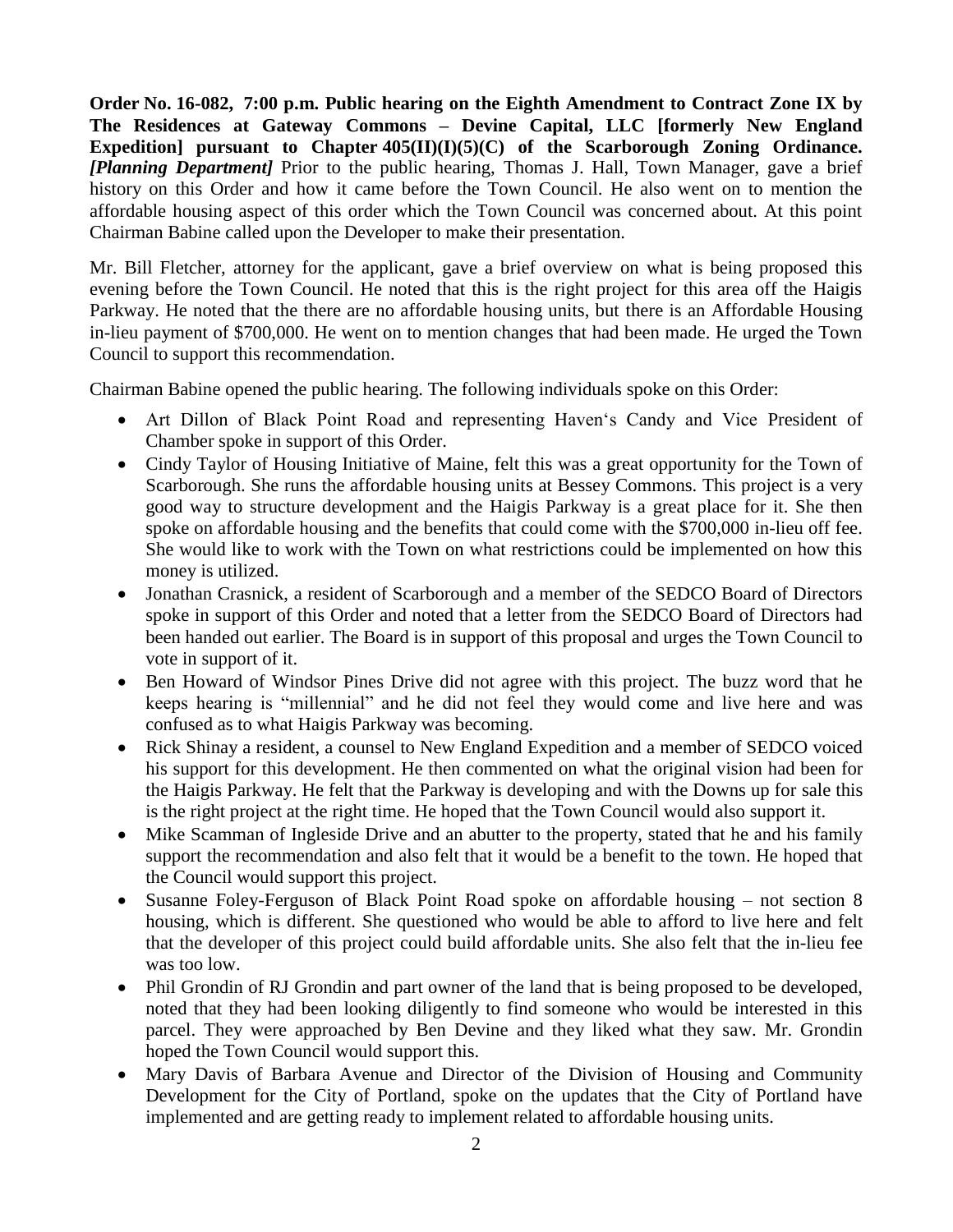- Larry Hartwell of Puritan Drive asked the Council to look at the affordability of taxes. He agreed with the in-lieu fee. He lives in the area and supports this proposal. This would be better than 275 single family homes and there is no impact on municipal services. This area is due to be developed.
- Glen Grant resident of Scarborough. He fully endorses this project and thanked the Town staff, the Town Council and the Planning Board for spending significant time on this project. He asked that this project move forward.
- Jean-Marie Caterina of Gorham Road stated that she had looked at this development and spoke with many individuals who support it. She would support this proposal and felt that it should be moved forward. It would be benefit to the town in many ways.

There being no further comments, the hearing was closed at 7:51 p.m.

# **OLD BUSINESS:**

**Order No. 16-082. Second reading on the Eighth Amendment to Contract Zone IX by The Residences at Gateway Commons – Devine Capital, LLC [formerly New England Expedition] pursuant to Chapter 405(II)(I)(5)(C) of the Scarborough Zoning Ordinance.** *[Planning Department]* Kelly Nason of Sebago Technics and a Scarborough Resident, presented a brief powerpoint presentation showing the overall project and responded to questions from the Town Council.

Chairman Babine gave a brief overview on the process that would be followed. The Town Manager, Mr. Hall gave a brief overview on what was being proposed.

The following individuals spoke on this Order:

• Marg DiSanctis of Beech Ridge Road and Chair of the Affordable Housing Committee, made the following statement:

# **"Scarborough Housing Alliance March 15, 2017**

I wish to first remind the Council that the SHA prefers that affordable housing units be integrated into the development project. However, should the Developer move to another location to avoid affordable housing, we would lose both the units themselves and the inlieu fee. In the case of the Devine project, they are proposing luxury apartment home/units and may find the in-lieu fee more to their liking.

I also wanted to update the Council on an action that the SHA has taken. We prepared a letter to Developers requesting a meeting to engage in a conversation to better understand the challenges they face and to see if there is something we can do better. This letter was sent out by Town Manager, Tom Hall, on 2/21/17. Of the 12 developers that received the letter, 7 have responded and expressed an interest in meeting with the Alliance.

Should we secure the in-lieu fee from Devine we may be able to work with a developer that specializes in affordable housing. There is a possibility that we may actually be able to get more than the 29 units from Devine.

I will have this item on our 3/22/17 meeting agenda and will recommend we work towards a memorandum of understanding for the fall of this year to build more affordable housing with the in-lieu fees, should that occur."

- Susan Foley-Ferguson of Black Point Road spoke on the affordable housing issue and that there are affordable housing developers who work with developers on projects like this one to incorporate affordable units.
- Cindy Taylor explained the process on leverage fees and how they would help the municipality.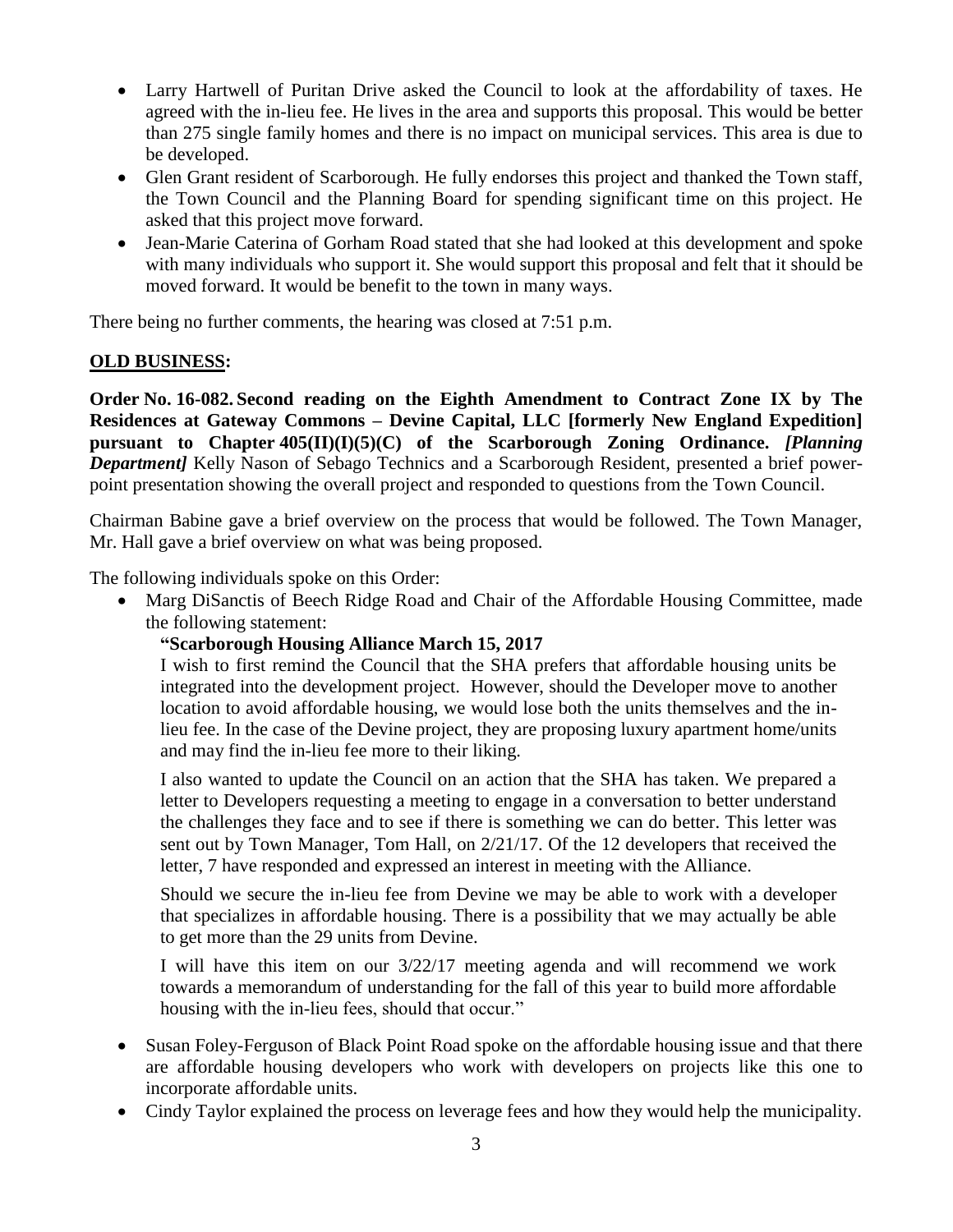Motion by Councilor Rowan, seconded by Councilor Hayes, to move approval of the second reading on the Eighth Amendment to Contract Zone IX by The Residences at Gateway Commons – Devine Capital, LLC [formerly New England Expedition] pursuant to Chapter  $405(II)(I)(5)(C)$  of the Scarborough Zoning Ordinance.

Motion by Councilor Donovan, seconded by Councilor Rowan, to move approval to amend the main motion as follows:

## **EIGHTH AMENDMENT TO CONTRACT ZONING AGREEMENT AMONG THE TOWN OF SCARBOROUGH, EXIT 42 HAIGIS PARKWAY LLC, AND DEVINE CAPITAL, LLC THE GATEWAY AT SCARBOROUGH**

This Eighth Amendment to Contract Zoning Agreement (hereinafter, this "Eighth Amendment") is made as of the day of  $\qquad \qquad$ , 20162017 by and among the TOWN OF SCARBOROUGH, a body corporate and politic, located in the County of Cumberland and State of Maine (hereinafter, the "Town"), EXIT 42 HAIGIS PARKWAY LLC, a Maine limited liability company, with an office at 11 Bartlett Road, Gorham, Maine 04038 (hereinafter, "Exit 42 HP"), and DEVINE CAPITAL, LLC, a Massachusetts limited liability company with a mailing address of 2 Monument Square, Seventh Floor, Portland, Maine 04101 (hereinafter, "Devine Capital"), pursuant to the Contract Zoning provisions of Section II, Subsection I of the Zoning Ordinance of the Town of Scarborough (hereinafter, the "Zoning Ordinance").

WHEREAS, The New England Expedition – Scarborough, LLC, a Maine limited liability company with an office at 222 Newbury Street, 4<sup>th</sup> Floor, Boston Massachusetts 02116 (hereinafter, "New England Expedition"), entered into a Contract Zoning Agreement with the Town dated as of the 3<sup>rd</sup> day of January, 2007 (hereinafter, the "Agreement") creating Contract Zoning District Number 9 (hereinafter, the "District") as described in Section XXIII of the Zoning Ordinance, said Agreement having been recorded in the Cumberland County Registry of Deeds in Book 24730, Page 25; and

WHEREAS, the Agreement was amended pursuant to the terms and provisions of a First Amendment to Contract Zoning Agreement between the Town and New England Expedition dated as of the 5<sup>th</sup> day of September, 2007, and recorded in said Registry of Deeds in Book 25482, Page 201 (the "First Amendment"); and

WHEREAS, the Agreement was further amended pursuant to the terms and provisions of a Second Amendment to Contract Zoning Agreement between the Town and New England Expedition dated as of the 7<sup>th</sup> day of November, 2007, and recorded in said Registry of Deeds in Book 25610, Page 171 (the "Second Amendment"); and

WHEREAS, the Agreement was further amended pursuant to the terms and provisions of a Third Amendment to Contract Zoning Agreement between the Town and New England Expedition dated as of the 30<sup>th</sup> day of April, 2008, and recorded in said Registry of Deeds in Book 26060, Page 162 (the "Third Amendment"); and

WHEREAS, that portion of the Property comprising "The Gateway Square at Scarborough" was conveyed by New England Expedition to The New England Expedition – Scarborough II, LLC (hereinafter, "New England Expedition II") by Quitclaim Deed With Covenant dated September 18, 2009, and recorded in said Registry of Deeds in Book 27269, Page 212; and

WHEREAS, the Agreement was further amended pursuant to the terms and provisions of a Fourth Amendment to Contract Zoning Agreement by and among the Town, New England Expedition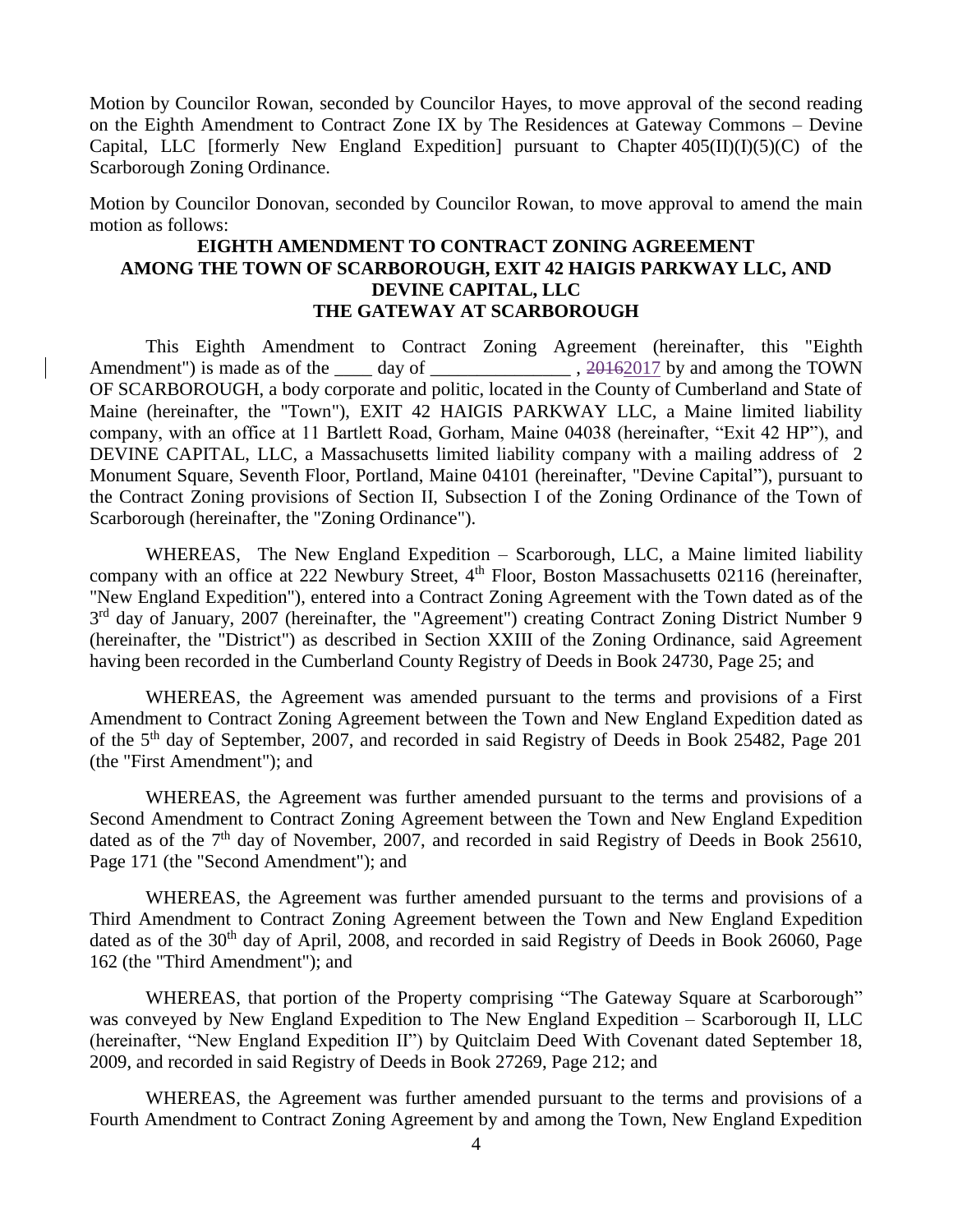and New England Expedition II dated as of the 3rd day of March, 2010, and recorded in said Registry of Deeds in Book 27642, Page 85 (the "Fourth Amendment"); and

WHEREAS, the Agreement was further amended pursuant to the terms and provisions of a Fifth Amendment to Contract Zoning Agreement by and among the Town, New England Expedition and New England Expedition II dated as of the 21st day of July, 2010, and recorded in said Registry of Deeds in Book 27960, Page 322 (the "Fifth Amendment"); and

WHEREAS, the Agreement was further amended pursuant to the terms and provisions of a Sixth Amendment to Contract Zoning Agreement by and among the Town, New England Expedition and New England Expedition II dated as of the  $19<sup>th</sup>$  day of January, 2011, and recorded in said Registry of Deeds in Book 28464, Page 260 (the "Sixth Amendment"); and

WHEREAS, the Agreement was further amended pursuant to the terms and provisions of a Seventh Amendment to Contract Zoning Agreement by and among the Town, New England Expedition and New England Expedition II dated as of the 6<sup>th</sup> day of March, 2013, and recorded in said Registry of Deeds in Book 30462, Page 162 (the "Seventh Amendment"); and

WHEREAS, that portion of the Property comprising The Gateway Square at Scarborough was conveyed by Deed In Lieu of Foreclosure With Covenant from New England Expedition – Scarborough, LLC to GlennDonna, Inc. and to R.J. Grondin & Sons dated as of the  $26<sup>th</sup>$  day of September, 2014, and recorded in said Registry of Deeds in Book 31987, Page 197; and was subsequently conveyed to Exit 42 HP by Quitclaim Deed With Covenant from GlennDonna, Inc. and R.J. Grondin & Sons dated November 13, 2014, and recorded in said Registry of Deeds in Book 31987, Page 206; and

WHEREAS, Devine Capital intends to purchase of The Gateway Square at Scarborough from Exit 42 HP;

WHEREAS, the Haigis Parkway District, HP (hereinafter, the "HP District"), the underlying Zoning District under the Zoning Ordinance in which The Gateway Square at Scarborough is located, as described in Section XVIII.B of the Zoning District, presently allows, as a permitted use, multifamily residential dwellings/units provided such dwellings/units are developed as part of a mixed-use building or mixed-use planned development;

WHEREAS, the HP District limits multi-family dwellings to a maximum building footprint of 12,500 square feet, a maximum of 5 dwelling units per acre of net lot area, and limits the floor area of all residential uses within a planned development to a maximum of 40% of the total floor area of all the building floor area within a planned development;

WHEREAS, the Town's Growth Management Ordinance, Chapter 413, requires the issuance of growth permits in order to obtain building permits to construct dwelling units and requires that growth permits be issued either from the annual allocation of growth permits or from a reserve pool of growth permits;

WHEREAS, Devine Capital desires to develop The Gateway Square at Scarborough as a multifamily residential development project;

WHEREAS, Devine Capital proposes to construct up to twelve (12) multi-family residential buildings, with up to twenty-four (24) dwelling units per building, consisting of up to 30,000 square feet of floor area for residential purposes, containing studio, 1, 2 and 3 bedroom units, with a maximum building footprint of 12,500 square feet per building the ("Project");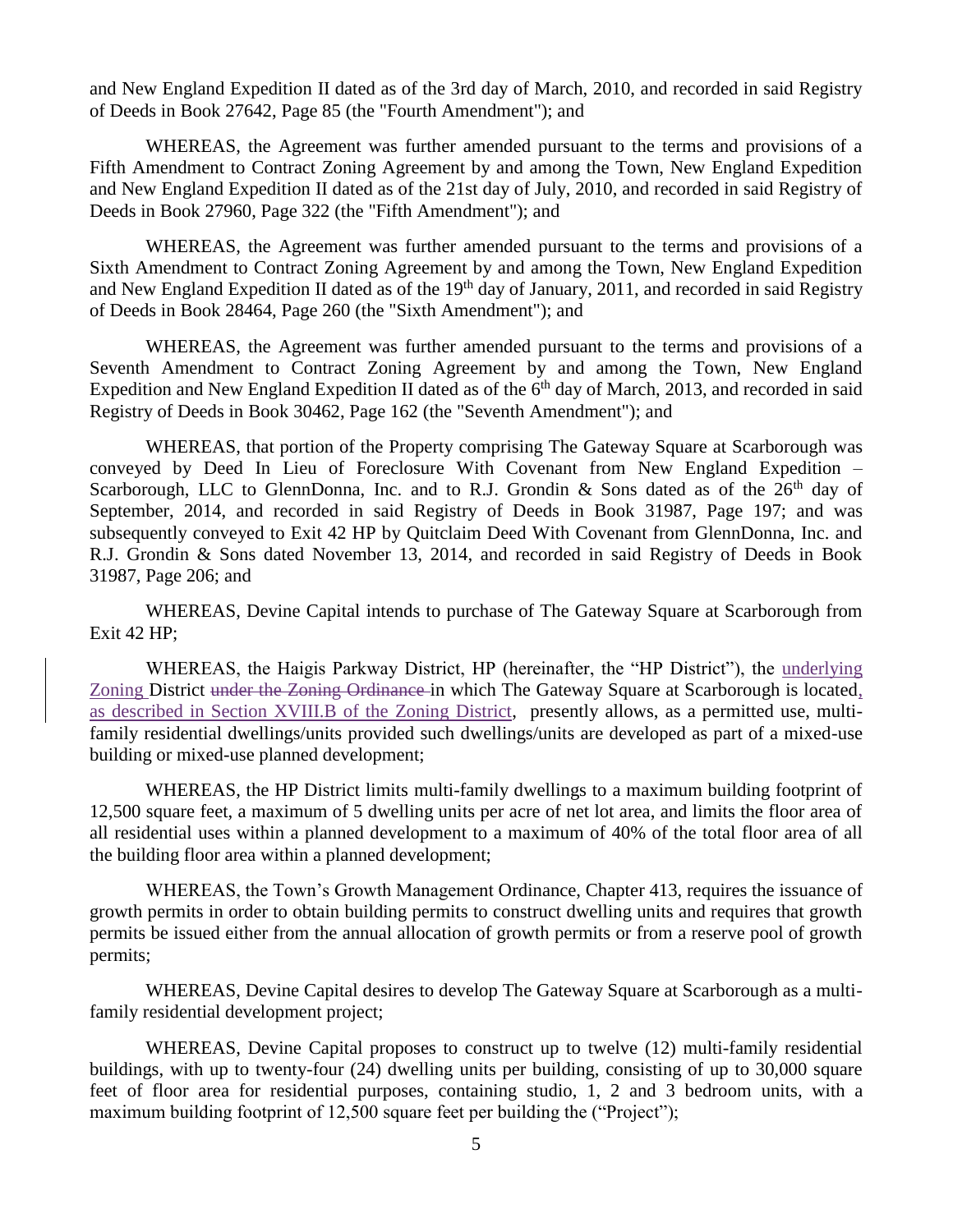WHEREAS, the residential unit development mix of the Project will foster the commercial and mixed-use activities and amenities desired within the underlying HP District, consistent with the 2006 Update of the Comprehensive Plan of the Town of Scarborough adopted by the Scarborough Town Council on July 19, 2006 (the "Comprehensive Plan");

WHEREAS, the 2006 Update of the Comprehensive Plan of the Town of Scarborough includes an objective that ten percent of new housing units in the community be affordable to low and moderate income households, and Section VII.C, Residential Density and Affordable Housing Provisions, of the Zoning Ordinance enables developments in certain districts to contain additional density by providing an affordable housing in-lieu fee and Devine Capital proposes to provide an in-lieu payment to the Town of Scarborough's Affordable Housing Initiative Fund to enable the Town to make progress in meeting this objective;

WHEREAS, the Devine Capital project includes a variety of active and passive recreational amenities, including a clubhouse with a fitness center and pool and outdoor active and passive recreation space, that will serve the health and recreational needs of the development's residents;

WHEREAS, the Devine Capital project will comply with Chapters 410, 415, 415A, and 415B consisting of the Town's Development and Traffic-Related Impact Fees and will pay these fees to compensate for the project's proportionate impact and demand on Town's school facilities, intersections, and roadway corridors.

WHEREAS, Exit 42 HP and Devine Capital have requested that the Town approve this Eighth Amendment to the Agreement to permit the multi-family residential development project within The Gateway Square at Scarborough as described herein, including the allocation of necessary growth permits from the reserve pool to permit the issuance of building permits for the Project.

NOW THEREFORE, in consideration of the mutual promises made by the parties to each other, the parties covenant and agree as follows:

- 1. Notwithstanding the provisions of Section XVIII.B Haigis ParkwayHP District zoning ordinance, in the Zoning Ordinance, as may be amended from time to time, Devine Capital, its successor and assigns, are hereby permitted to develop within The Gateway Square at Scarborough up to twelve (12) multi-family residential buildings, with up to twenty-four (24) dwelling units per building, resulting in a maximum number of residential units of two hundred eighty-eight (288) and consisting of up to 30,000 square feet of floor area for residential purposes per building, containing studio, 1, 2 and 3 bedroom units, with a maximum building footprint of 12,500 square feet per building, without regard to the requirement that any such dwelling units be part of a mixed-use building or part of a mixed-use planned development and without regard to any conflicting lot area, dimensional, and density requirements otherwise applicable within the HP District.
- 2. The Property shall be developed and used only in accordance with the site plan and subdivision plan as finally approved by the Scarborough Planning Board, and as said approved site plan and subdivision plan may be amended from time to time pursuant to the provisions of the Site Plan Review Ordinance of the Town of Scarborough (hereinafter, the "Site Plan Ordinance") and the Subdivision Ordinance of the Town of Scarborough (hereinafter, the "Subdivision Ordinance").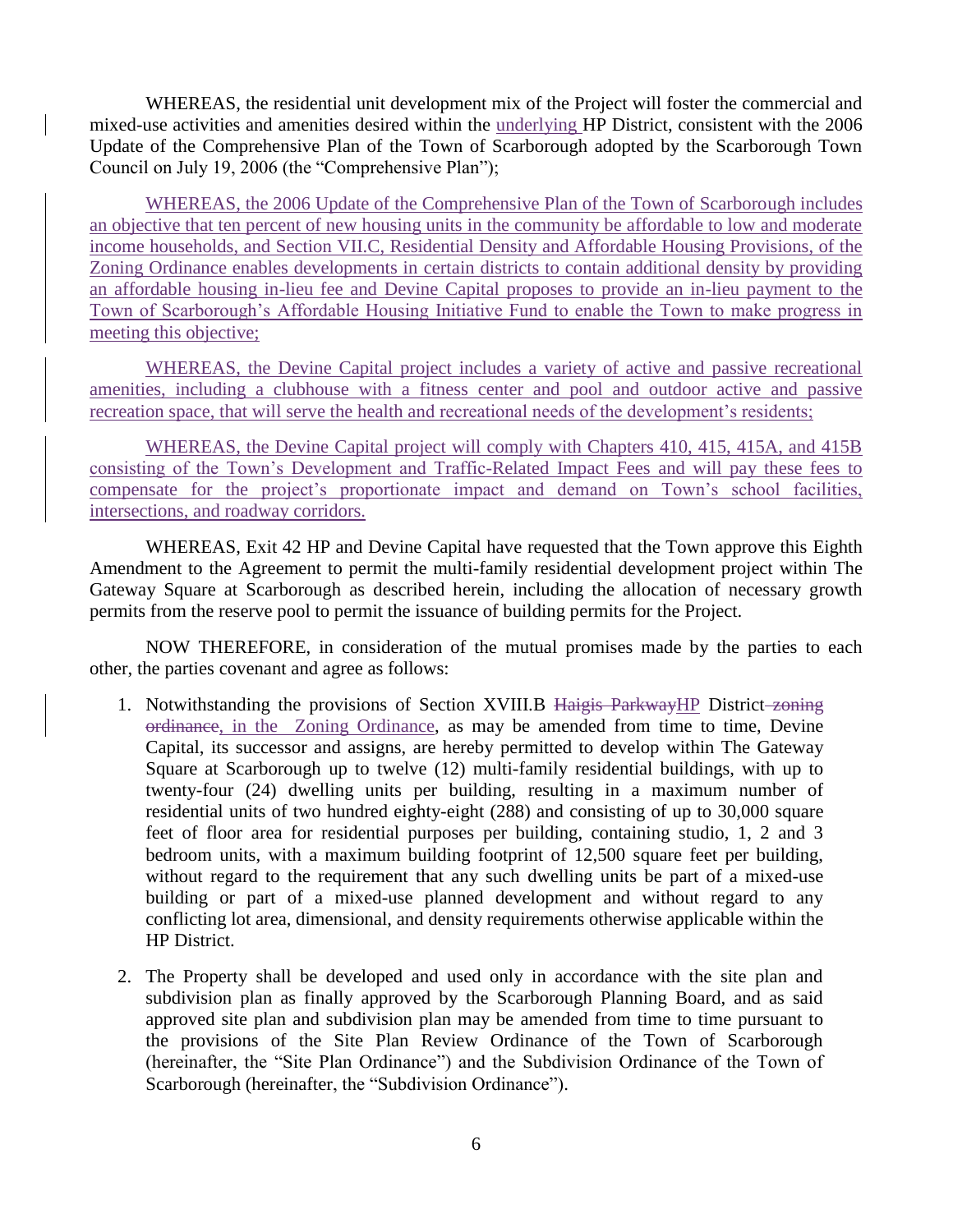- 3. Pursuant to Section  $7(G)(5)(a)$  of the Town's Growth Management Ordinance, Chapter 413, the Town hereby authorizes the use of growth permits from the reserve pool for the Project and authorizes the Planning Board to so allocate from the reserve pool the appropriate number of growth permits to allow Devine Capital, its successor and assigns, to obtain the requisite building permits for the Project.
- 4. Devine Capital, its successor and assigns, shall pay a total of \$700,000 into the Town of Scarborough's Affordable Housing Initiative Fund for the two hundred eighty-eight (288) dwelling unit project. This affordable housing in-lieu fee requirement shall be paid to the Town proportionally by building at the time of building permit issuance with \$2,430.56 due per dwelling unit.
- 5. Given the active and passive recreational amenities provided within the development project, including the clubhouse with a fitness center and pool and outdoor active and passive recreation space, the Town determines that adequate recreational facilities have been provided for on-site and that a recreation contribution is not required.
- 6. The Agreement, as amended by this Eighth Amendment and as previously amended by the First Amendment, the Second Amendment, the Third Amendment, the Fourth Amendment, the Fifth Amendment, the Sixth Amendment, and the Seventh Amendment, remains consistent with the Comprehensive Plan and consistent and compatible with the existing and permitted uses within the existing zoning district classification.
- 57. Except as specifically amended herein, all terms and conditions of the Agreement shall remain in full force and effect.
- 68. The Town acknowledges and agrees that (a) any breach of the restrictions, provisions and conditions of the Agreement relating to The Gateway Square at Scarborough shall not be deemed a breach of the Agreement as it relates to The Gateway Shoppes at Scarborough, and (b) any breach of the restrictions, provisions and conditions of the Agreement relating to The Gateway Shoppes at Scarborough shall not be deemed a breach of the Agreement as it relates to The Gateway Square at Scarborough.
- 79. This Eighth Amendment shall be recorded in the Cumberland County Registry of Deeds within thirty (30) days after its approval by the Scarborough Town Council. [*Signature Page Follows*]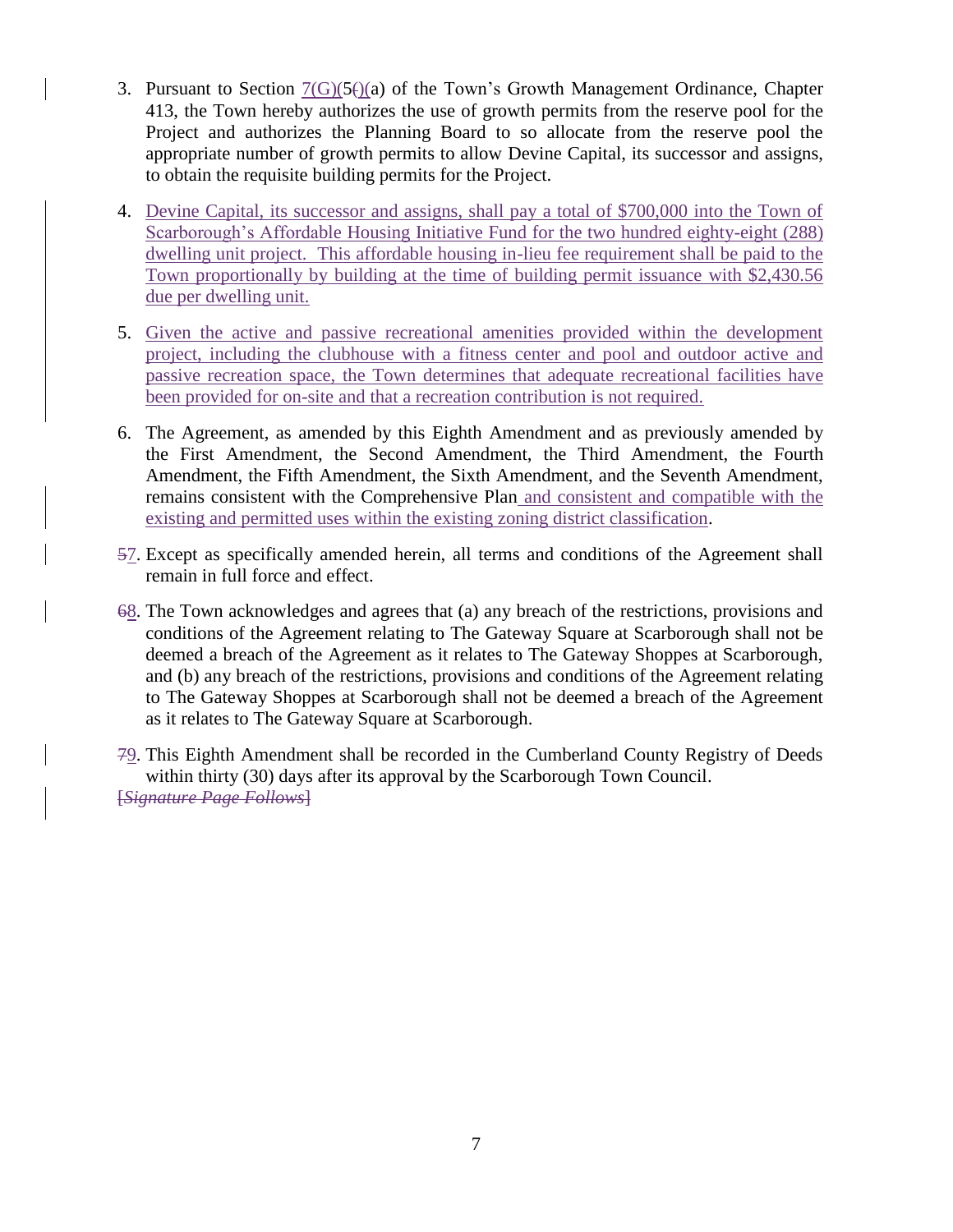IN WITNESS WHEREOF, the parties hereto have executed this Amendment as of the date first set forth above. WITNESS: TOWN OF SCARBOROUGH

\_\_\_\_\_\_\_\_\_\_\_\_\_\_\_\_\_\_\_\_\_\_\_\_ By: \_\_\_\_\_\_\_\_\_\_\_\_\_\_\_\_\_\_\_\_

Thomas J. Hall, its Town Manager\* (\* Duly authorized by vote of the Scarborough Town Council on \_\_\_\_\_\_\_\_\_\_\_\_\_\_\_\_\_\_\_\_\_, 20162017)

## STATE OF MAINE COUNTY OF CUMBERLAND, ss. \_\_\_\_\_\_\_\_\_\_\_ \_\_\_\_, 20162017

Personally appeared the above named Thomas J. Hall, Town Manager of the Town of Scarborough, and acknowledged the foregoing instrument to be his free act deed in his said capacity and the free act and deed of said Town of Scarborough.

Before me,

Notary Public/Attorney at Law Print Name:\_\_\_\_\_\_\_\_\_\_\_\_\_\_\_\_\_

\_\_\_\_\_\_\_\_\_\_\_\_\_\_\_\_\_\_\_\_\_\_\_\_\_\_\_

WITNESS: DEVINE CAPITAL, LLC

 $\rm\,By:\,$ Bernard M. Devine, Jr., its Member

STATE OF MAINE COUNTY OF CUMBERLAND, ss. \_\_\_\_\_\_\_\_\_\_\_ \_\_\_\_, 20162017

Personally appeared the above named Bernard M. Devine, Jr., Member of Devine Capital, LLC, and acknowledged the foregoing instrument to be his free act deed in his said capacity, the free act and deed of said Devine Capital, LLC.

Before me,

Notary Public/Attorney at Law Print Name: \_\_\_\_\_\_\_\_\_\_\_\_\_\_\_\_\_

\_\_\_\_\_\_\_\_\_\_\_\_\_\_\_\_\_\_\_\_\_\_\_\_\_\_\_

WITNESS: EXIT 42 HAIGIS PARKWAY LLC

 $\mathbf{By:}$ Philip Grondin, Jr., its Manager

STATE OF MAINE COUNTY OF CUMBERLAND, ss. \_\_\_\_\_\_\_\_\_\_\_ \_\_\_\_, 20162017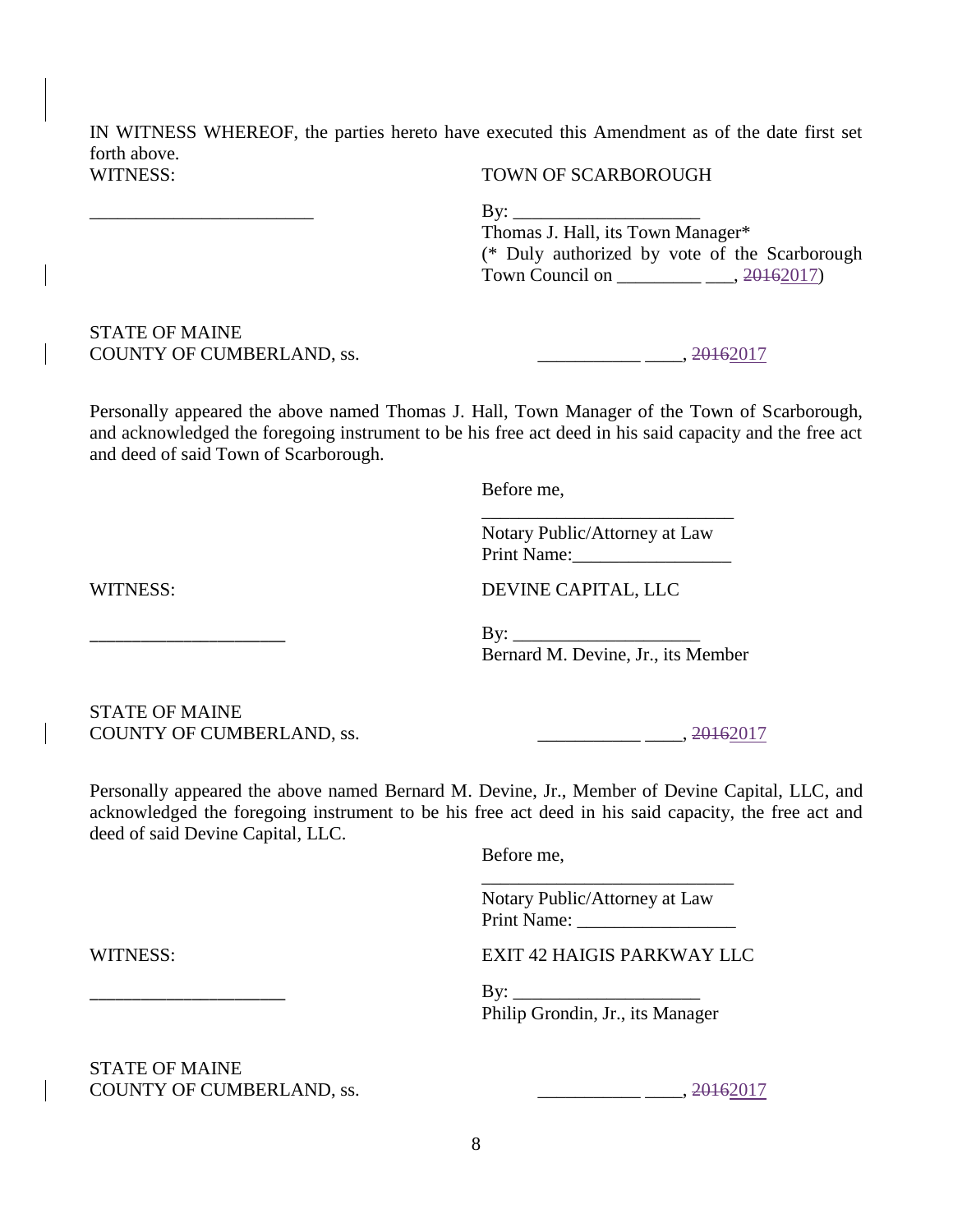Personally appeared the above named Philip Grondin, Jr., Manager of Exit 42 Haigis Parkway LLC, and acknowledged the foregoing instrument to be his free act deed in his said capacity, the free act and deed of said Exit 42 Haigis Parkway LLC.

Before me,

Notary Public/Attorney at Law Print Name:

\_\_\_\_\_\_\_\_\_\_\_\_\_\_\_\_\_\_\_\_\_\_\_\_\_\_\_

Vote on Amendment: 5 Yeas. 2 nays [Councilors Foley and Hayes].

Motion by Councilor St. Clair, seconded by Councilor Donovan, to move approval to amend the main motion as amended to amend the 18<sup>th</sup> Whereas, as follows:

WHEREAS, the 2006 Update of the Comprehensive Plan of the Town of Scarborough includes an objective that ten percent of new housing units in the community be affordable to low and moderate income households, and Section VII.C, Residential Density and Affordable Housing Provisions, of the Zoning Ordinance enables developments in certain districts to contain additional density by providing an affordable housing in-lieu fee and Devine Capital proposes to provide an in-lieu payment to the Town of Scarborough's Affordable Housing Initiative Fund to enable the Town to make progress in meeting this objective;, and the Town Council will work with the Scarborough Housing Alliance to develop a plan by October 1, 2017, to establish priorities to utilize the Affordable Housing Fund to enable the Town to make progress in meeting this affordable housing objective.

Vote on Amendment: 7 Yeas.

Motion by Councilor Foley, seconded by Councilor St. Clair, to move approval to amend the main motion as amended, as follows:

WHEREAS, the key objective of the Haigis Parkway Zone is to create a mixed use development, specifically business and housing mixes; and,

WHEREAS, due to market conditions favoring multi-family housing, the developer of this project (Devine Capital) has proposed changes that will eliminate the "mix" of business and housing; and,

WHEREAS, the Town of Scarborough is in clearly in need of housing for members of our workforce such as Teachers, Firemen, Police Officers, and other working people, and,

WHEREAS, the "in lieu of" fee, provided for in our ordinance was envisioned to be used as a part of the density bonus requirements, not for large scale multi-family projects, and has not and yet resulted in affordable units; and,

NOW, THEREFORE BE IT ORDAINED that the Contract Zone shall be amended to include the following:

- 1. 10% of the total number of units approved shall be built as "affordable" units as defined in our Zoning Ordinance, and shall be hereinafter referred to as Workforce Housing Units.
- 2. Workforce Housing units shall be mixed within the project, within each building, and included in all phases of the development.
- 3. Workforce Housing Units in Phase 1 must be completed before the developer moves to Phase 2.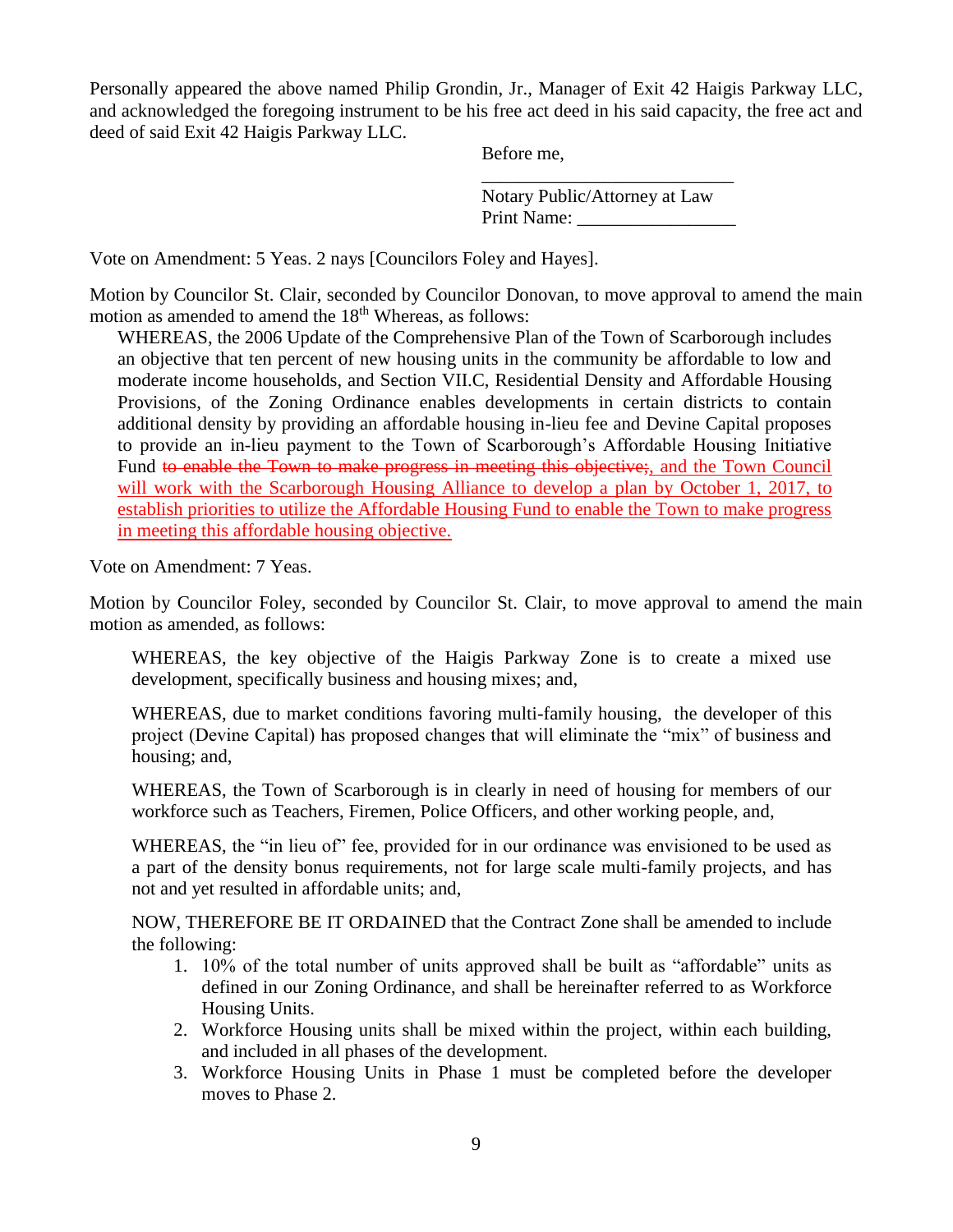- 4. Workforce Housing units shall be built to the same standard as market rate units and the developer shall follow all other standards for "affordable" units included in our Zoning Ordinance except that no fee in lieu of developing the units may be paid.
- 5. Workforce Housing Units shall remain affordable for 99 years using housing covenants and as a part of the deeds.

Vote on Amendment: 2 Yeas.

5 Nays [Chairman Babine, Councilors Caiazzo, Donovan, Rowan and St. Clair].

Motion Fails.

Motion by Councilor Foley, seconded by Councilor Hayes, to move approval to amend the main motion as amended under NOW THEREFORE, to strike number 5, as follows:

5. Given the active and passive recreational amenities provided within the development project, including the clubhouse with fitness center and pool and outdoor active and passive recreation space, the Town determines that adequate recreational facilities have been provided for on-site and that a recreation contribution is not required.

Vote on Amendment: 3 Yeas. 4 Yeas [Chairman Babine, Councilors Caiazzo, Rowan and Donovan].

Motion fails.

### Main Motion as Amended:

## **EIGHTH AMENDMENT TO CONTRACT ZONING AGREEMENT AMONG THE TOWN OF SCARBOROUGH, EXIT 42 HAIGIS PARKWAY LLC, AND DEVINE CAPITAL, LLC THE GATEWAY AT SCARBOROUGH**

This Eighth Amendment to Contract Zoning Agreement (hereinafter, this "Eighth Amendment") is made as of the \_\_\_\_ day of \_\_\_\_\_\_\_\_\_\_\_\_\_\_\_ , 2017, by and among the TOWN OF SCARBOROUGH, a body corporate and politic, located in the County of Cumberland and State of Maine (hereinafter, the "Town"), EXIT 42 HAIGIS PARKWAY LLC, a Maine limited liability company, with an office at 11 Bartlett Road, Gorham, Maine 04038 (hereinafter, "Exit 42 HP"), and DEVINE CAPITAL, LLC, a Massachusetts limited liability company with a mailing address of 2 Monument Square, Seventh Floor, Portland, Maine 04101 (hereinafter, "Devine Capital"), pursuant to the Contract Zoning provisions of Section II, Subsection I of the Zoning Ordinance of the Town of Scarborough (hereinafter, the "Zoning Ordinance").

WHEREAS, The New England Expedition – Scarborough, LLC, a Maine limited liability company with an office at 222 Newbury Street, 4<sup>th</sup> Floor, Boston Massachusetts 02116 (hereinafter, "New England Expedition"), entered into a Contract Zoning Agreement with the Town dated as of the 3<sup>rd</sup> day of January, 2007 (hereinafter, the "Agreement") creating Contract Zoning District Number 9 (hereinafter, the "District") as described in Section XXIII of the Zoning Ordinance, said Agreement having been recorded in the Cumberland County Registry of Deeds in Book 24730, Page 25; and

WHEREAS, the Agreement was amended pursuant to the terms and provisions of a First Amendment to Contract Zoning Agreement between the Town and New England Expedition dated as of the 5th day of September, 2007, and recorded in said Registry of Deeds in Book 25482, Page 201 (the "First Amendment"); and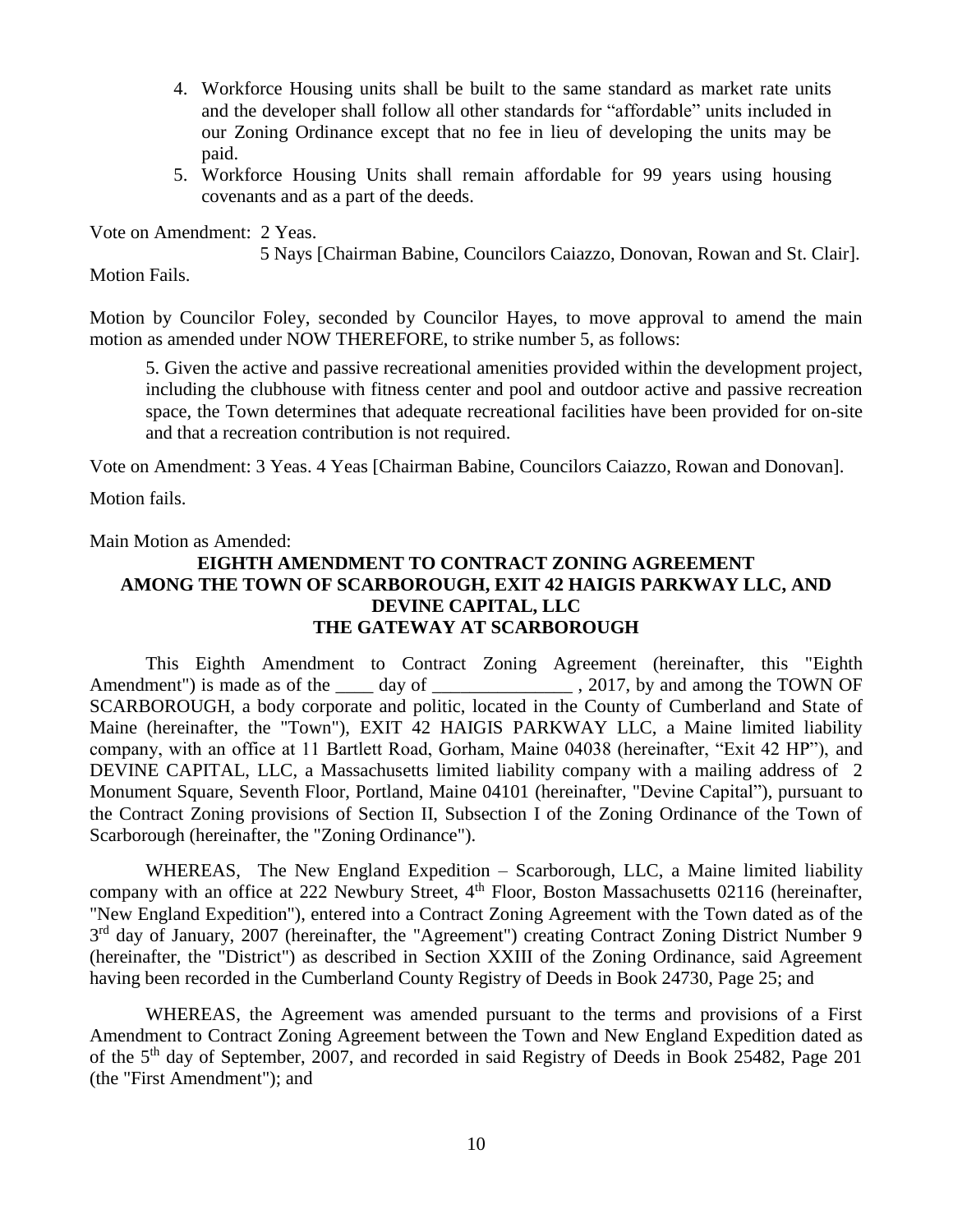WHEREAS, the Agreement was further amended pursuant to the terms and provisions of a Second Amendment to Contract Zoning Agreement between the Town and New England Expedition dated as of the 7<sup>th</sup> day of November, 2007, and recorded in said Registry of Deeds in Book 25610, Page 171 (the "Second Amendment"); and

WHEREAS, the Agreement was further amended pursuant to the terms and provisions of a Third Amendment to Contract Zoning Agreement between the Town and New England Expedition dated as of the 30<sup>th</sup> day of April, 2008, and recorded in said Registry of Deeds in Book 26060, Page 162 (the "Third Amendment"); and

WHEREAS, that portion of the Property comprising "The Gateway Square at Scarborough" was conveyed by New England Expedition to The New England Expedition – Scarborough II, LLC (hereinafter, "New England Expedition II") by Quitclaim Deed With Covenant dated September 18, 2009, and recorded in said Registry of Deeds in Book 27269, Page 212; and

WHEREAS, the Agreement was further amended pursuant to the terms and provisions of a Fourth Amendment to Contract Zoning Agreement by and among the Town, New England Expedition and New England Expedition II dated as of the 3rd day of March, 2010, and recorded in said Registry of Deeds in Book 27642, Page 85 (the "Fourth Amendment"); and

WHEREAS, the Agreement was further amended pursuant to the terms and provisions of a Fifth Amendment to Contract Zoning Agreement by and among the Town, New England Expedition and New England Expedition II dated as of the 21st day of July, 2010, and recorded in said Registry of Deeds in Book 27960, Page 322 (the "Fifth Amendment"); and

WHEREAS, the Agreement was further amended pursuant to the terms and provisions of a Sixth Amendment to Contract Zoning Agreement by and among the Town, New England Expedition and New England Expedition II dated as of the 19<sup>th</sup> day of January, 2011, and recorded in said Registry of Deeds in Book 28464, Page 260 (the "Sixth Amendment"); and

WHEREAS, the Agreement was further amended pursuant to the terms and provisions of a Seventh Amendment to Contract Zoning Agreement by and among the Town, New England Expedition and New England Expedition II dated as of the 6<sup>th</sup> day of March, 2013, and recorded in said Registry of Deeds in Book 30462, Page 162 (the "Seventh Amendment"); and

WHEREAS, that portion of the Property comprising The Gateway Square at Scarborough was conveyed by Deed In Lieu of Foreclosure With Covenant from New England Expedition – Scarborough, LLC to GlennDonna, Inc. and to R.J. Grondin & Sons dated as of the  $26<sup>th</sup>$  day of September, 2014, and recorded in said Registry of Deeds in Book 31987, Page 197; and was subsequently conveyed to Exit 42 HP by Quitclaim Deed With Covenant from GlennDonna, Inc. and R.J. Grondin & Sons dated November 13, 2014, and recorded in said Registry of Deeds in Book 31987, Page 206; and

WHEREAS, Devine Capital intends to purchase of The Gateway Square at Scarborough from Exit 42 HP;

WHEREAS, the Haigis Parkway District, HP (hereinafter, the "HP District"), the underlying Zoning District in which The Gateway Square at Scarborough is located, as described in Section XVII.B. of the Zoning District, presently allows, as a permitted use, multi-family residential dwellings/units provided such dwellings/units are developed as part of a mixed-use building or mixeduse planned development;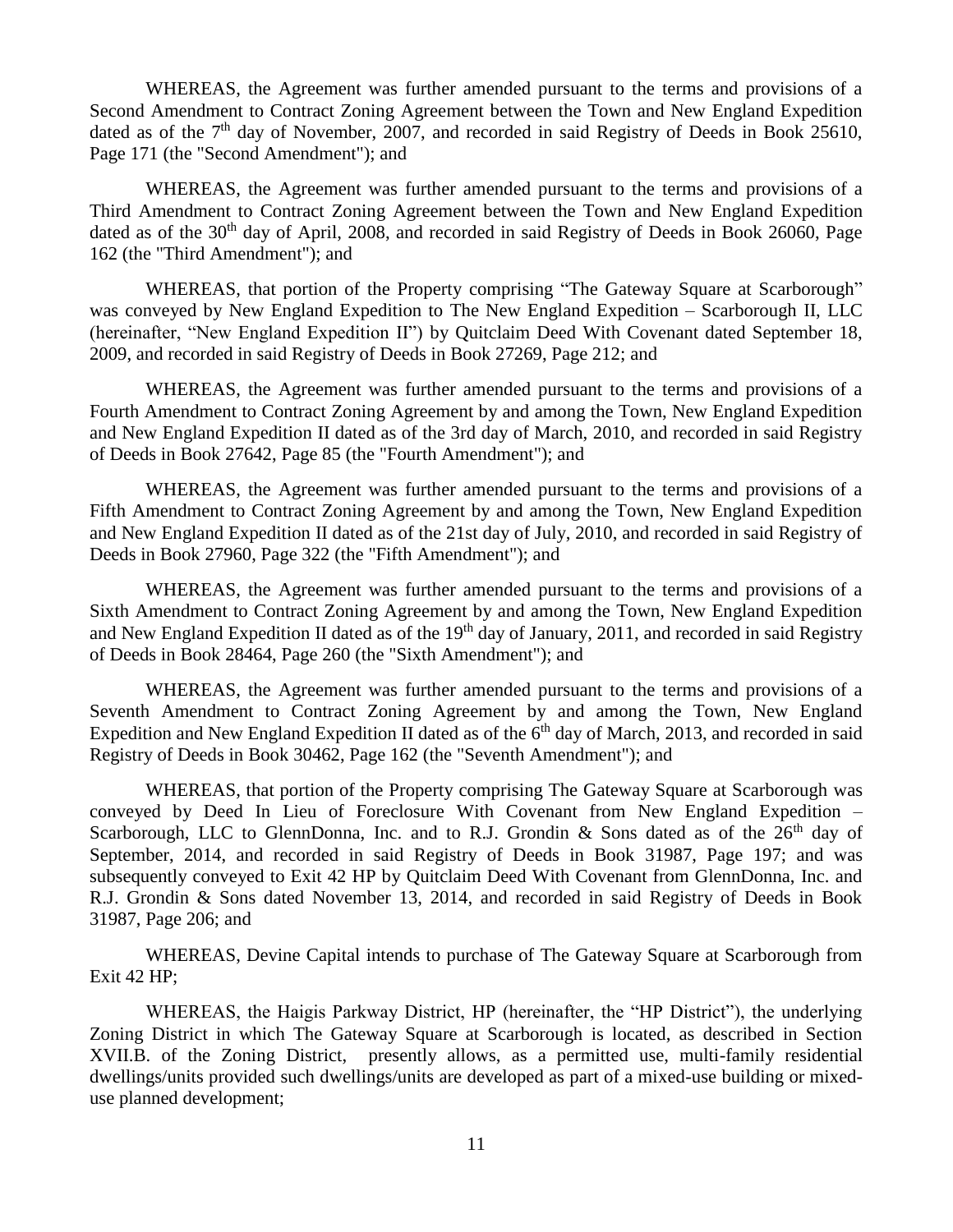WHEREAS, the HP District limits multi-family dwellings to a maximum building footprint of 12,500 square feet, a maximum of 5 dwelling units per acre of net lot area, and limits the floor area of all residential uses within a planned development to a maximum of 40% of the total floor area of all the building floor area within a planned development;

WHEREAS, the Town's Growth Management Ordinance, Chapter 413, requires the issuance of growth permits in order to obtain building permits to construct dwelling units and requires that growth permits be issued either from the annual allocation of growth permits or from a reserve pool of growth permits;

WHEREAS, Devine Capital desires to develop The Gateway Square at Scarborough as a multifamily residential development project;

WHEREAS, Devine Capital proposes to construct up to twelve (12) multi-family residential buildings, with up to twenty-four (24) dwelling units per building, consisting of up to 30,000 square feet of floor area for residential purposes, containing studio, 1, 2 and 3 bedroom units, with a maximum building footprint of 12,500 square feet per building the ("Project");

WHEREAS, the residential unit development mix of the Project will foster the commercial and mixed-use activities and amenities desired within the underlying HP District, consistent with the 2006 Update of the Comprehensive Plan of the Town of Scarborough adopted by the Scarborough Town Council on July 19, 2006 (the "Comprehensive Plan");

WHEREAS, the 2006 Update of the Comprehensive Plan of the Town of Scarborough includes an objective that ten percent of the new housing units in the community be affordable to low and moderate income households, and Section VII.C, Residential Density and Affordable Housing Provisions of the Zoning Ordinance enables developments in certain districts to contain additional density by providing an affordable housing in-lieu fee and Devine Capital proposes to provide an inlieu payment to the Town of Scarborough's Affordable Housing Initiative Fund and the Town Council will work with the Scarborough Housing Alliance to develop a plan by October 1, 2017, to establish priorities to utilize the Affordable Housing Fund to enable the Town to make progress in meeting this affordable housing objective,

WHEREAS, the Devine Capital project includes a variety of active and passive recreational amenities, including a clubhouse with a fitness center and pool and outdoor active and passive recreation space, that will serve the health and recreational needs of the development's residents;

WHEREAS, the Devine Capital project will comply with Chapters 410, 415, 415A and 415B, consisting of the Town's Development and Traffic-Related Impact Fees and will pay these fees to compensate for the project's proportionate impact and demand on Town's school facilities, intersections and roadway corridors.

WHEREAS, Exit 42 HP and Devine Capital have requested that the Town approve this Eighth Amendment to the Agreement to permit the multi-family residential development project within The Gateway Square at Scarborough as described herein, including the allocation of necessary growth permits from the reserve pool to permit the issuance of building permits for the Project.

NOW THEREFORE, in consideration of the mutual promises made by the parties to each other, the parties covenant and agree as follows: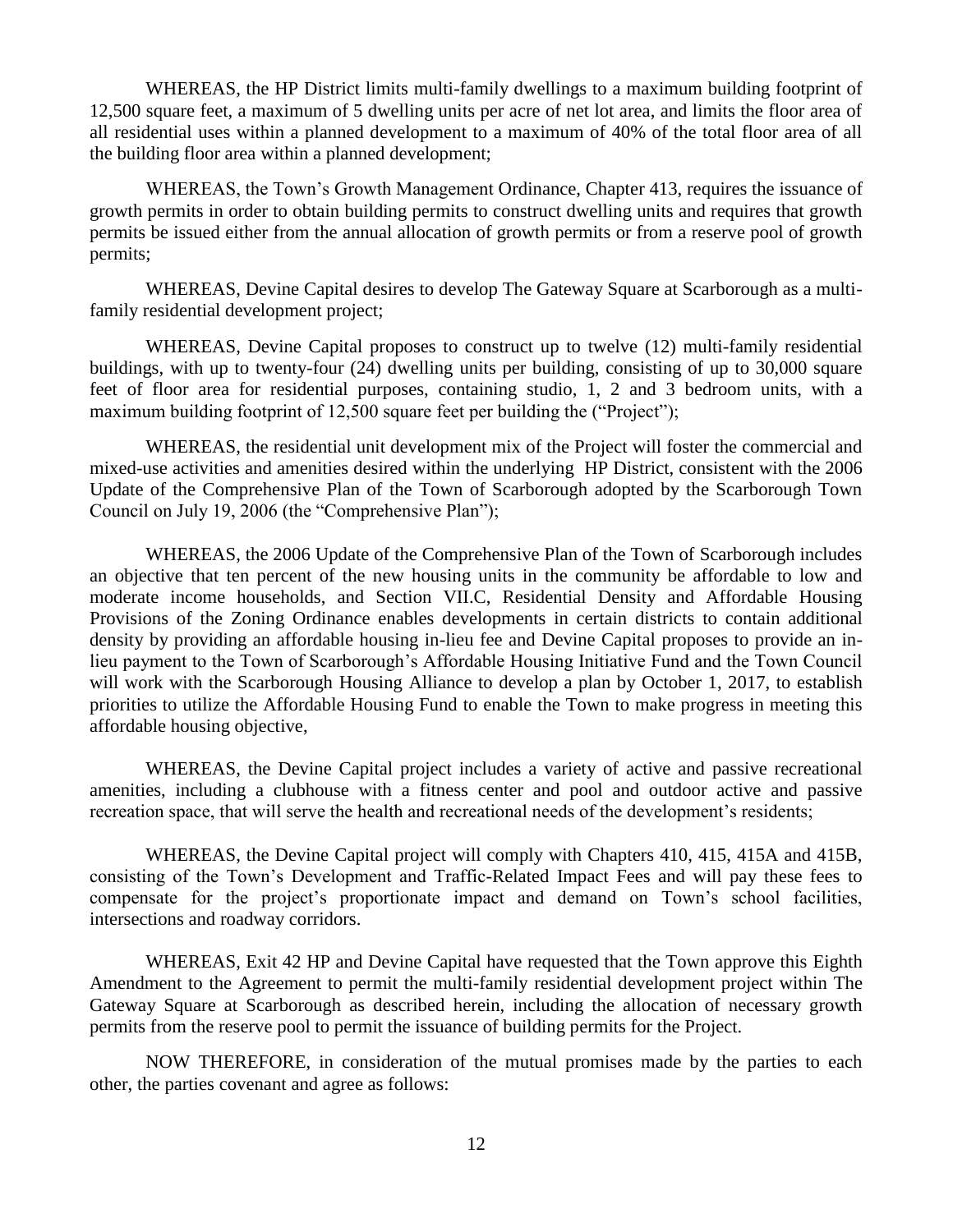- 1. Notwithstanding the provisions of Section XVIII.B HP District in the Zoning Ordinance, as may be amended from time to time, Devine Capital, its successor and assigns, are hereby permitted to develop within The Gateway Square at Scarborough up to twelve (12) multi-family residential buildings, with up to twenty-four (24) dwelling units per building, resulting in a maximum number of residential units of two hundred eighty-eight (288) and consisting of up to 30,000 square feet of floor area for residential purposes per building, containing studio, 1, 2 and 3 bedroom units, with a maximum building footprint of 12,500 square feet per building, without regard to the requirement that any such dwelling units be part of a mixed-use building or part of a mixed-use planned development and without regard to any conflicting lot area, dimensional, and density requirements otherwise applicable within the HP District.
- 2. The Property shall be developed and used only in accordance with the site plan and subdivision plan as finally approved by the Scarborough Planning Board, and as said approved site plan and subdivision plan may be amended from time to time pursuant to the provisions of the Site Plan Review Ordinance of the Town of Scarborough (hereinafter, the "Site Plan Ordinance") and the Subdivision Ordinance of the Town of Scarborough (hereinafter, the "Subdivision Ordinance").
- 3. Pursuant to Section  $7(G)(5)(a)$  of the Town's Growth Management Ordinance, Chapter 413, the Town hereby authorizes the use of growth permits from the reserve pool for the Project and authorizes the Planning Board to so allocate from the reserve pool the appropriate number of growth permits to allow Devine Capital, its successor and assigns, to obtain the requisite building permits for the Project.
- 4. Devine Capital, its successor and assigns, shall pay a total of \$700,000 into the Town of Scarborough's Affordable Housing Initiative Fund for the two hundred eighty-eight (288) dwelling unit project. This affordable housing in-lieu fee requirement shall be paid to the Town proportionally by building at the time of building permit issuance with \$2,430.56 due per dwelling unit.
- 5. Given the active and passive recreational amenities provided within the development project, including the clubhouse with a fitness center and pool and outdoor active and passive recreation space, the Town determines that adequate recreational facilities have been provided for on-site and that a recreation contribution is not required.
- 6. The Agreement, as amended by this Eighth Amendment and as previously amended by the First Amendment, the Second Amendment, the Third Amendment, the Fourth Amendment, the Fifth Amendment, the Sixth Amendment, and the Seventh Amendment, remains consistent with the Comprehensive Plan and consistent and compatible with the existing and permitted uses within the existing zoning district classification
- 7. Except as specifically amended herein, all terms and conditions of the Agreement shall remain in full force and effect.
- 8. The Town acknowledges and agrees that (a) any breach of the restrictions, provisions and conditions of the Agreement relating to The Gateway Square at Scarborough shall not be deemed a breach of the Agreement as it relates to The Gateway Shoppes at Scarborough, and (b) any breach of the restrictions, provisions and conditions of the Agreement relating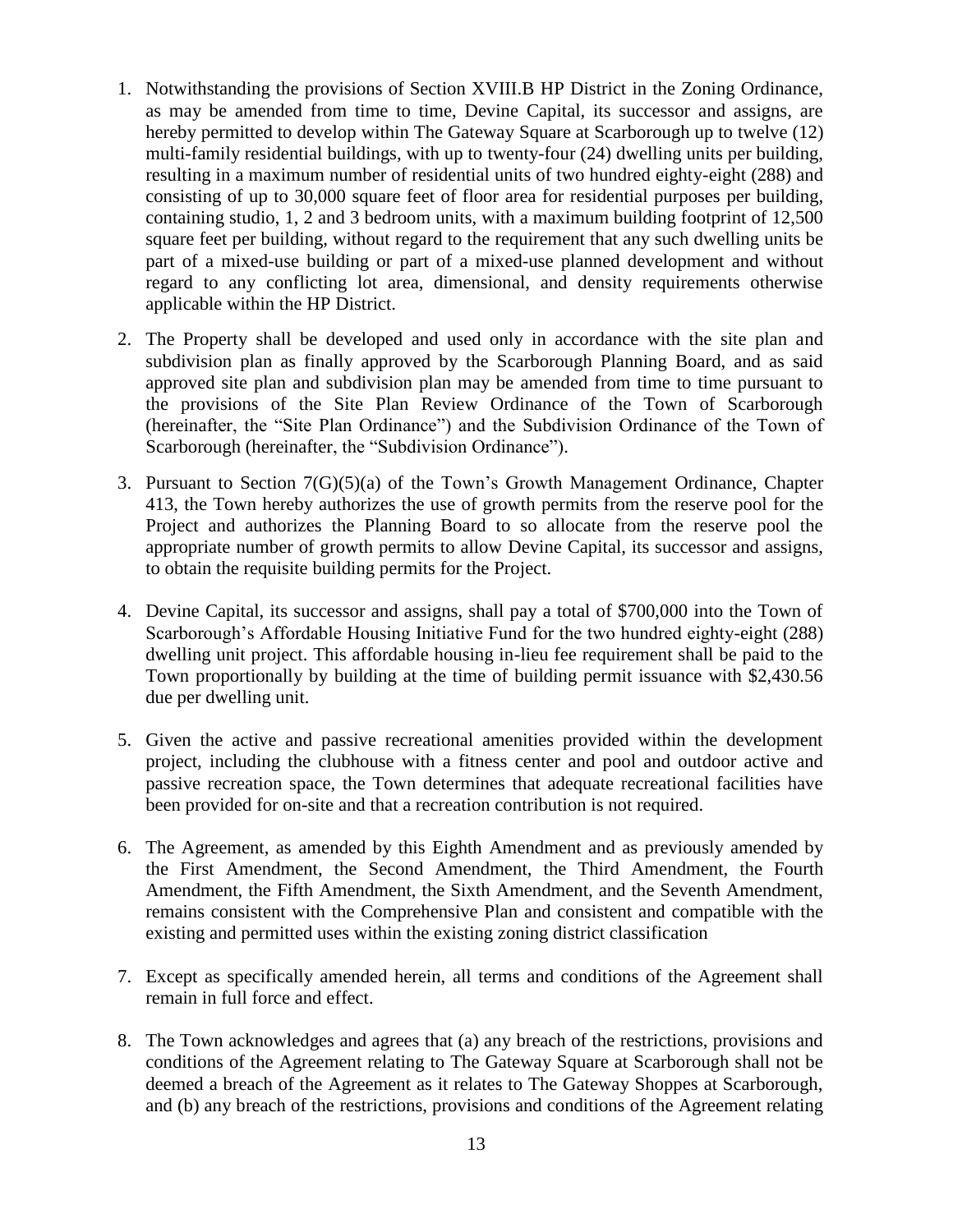to The Gateway Shoppes at Scarborough shall not be deemed a breach of the Agreement as it relates to The Gateway Square at Scarborough.

9. This Eighth Amendment shall be recorded in the Cumberland County Registry of Deeds within thirty (30) days after its approval by the Scarborough Town Council.

IN WITNESS WHEREOF, the parties hereto have executed this Amendment as of the date first set forth above.

#### WITNESS: TOWN OF SCARBOROUGH

\_\_\_\_\_\_\_\_\_\_\_\_\_\_\_\_\_\_\_\_\_\_\_\_ By: \_\_\_\_\_\_\_\_\_\_\_\_\_\_\_\_\_\_\_\_

Thomas J. Hall, its Town Manager\* (\*Duly authorized by vote of the Scarborough Town Council on March 15, 2017.)

STATE OF MAINE COUNTY OF CUMBERLAND, ss.  $\qquad \qquad \qquad 2017$ 

Personally appeared the above named Thomas J. Hall, Town Manager of the Town of Scarborough, and acknowledged the foregoing instrument to be his free act deed in his said capacity and the free act and deed of said Town of Scarborough.

Before me,

Notary Public/Attorney at Law Print Name:

\_\_\_\_\_\_\_\_\_\_\_\_\_\_\_\_\_\_\_\_\_\_\_\_\_\_\_

WITNESS: DEVINE CAPITAL, LLC

\_\_\_\_\_\_\_\_\_\_\_\_\_\_\_\_\_\_\_\_\_\_\_ By: \_\_\_\_\_\_\_\_\_\_\_\_\_\_\_\_\_\_\_\_ Bernard M. Devine, Jr., its Member

STATE OF MAINE COUNTY OF CUMBERLAND, ss.  $2017$ 

Personally appeared the above named Bernard M. Devine, Jr., Member of Devine Capital, LLC, and acknowledged the foregoing instrument to be his free act deed in his said capacity, the free act and deed of said Devine Capital, LLC.

Before me,

Notary Public/Attorney at Law Print Name:

\_\_\_\_\_\_\_\_\_\_\_\_\_\_\_\_\_\_\_\_\_\_\_\_\_\_\_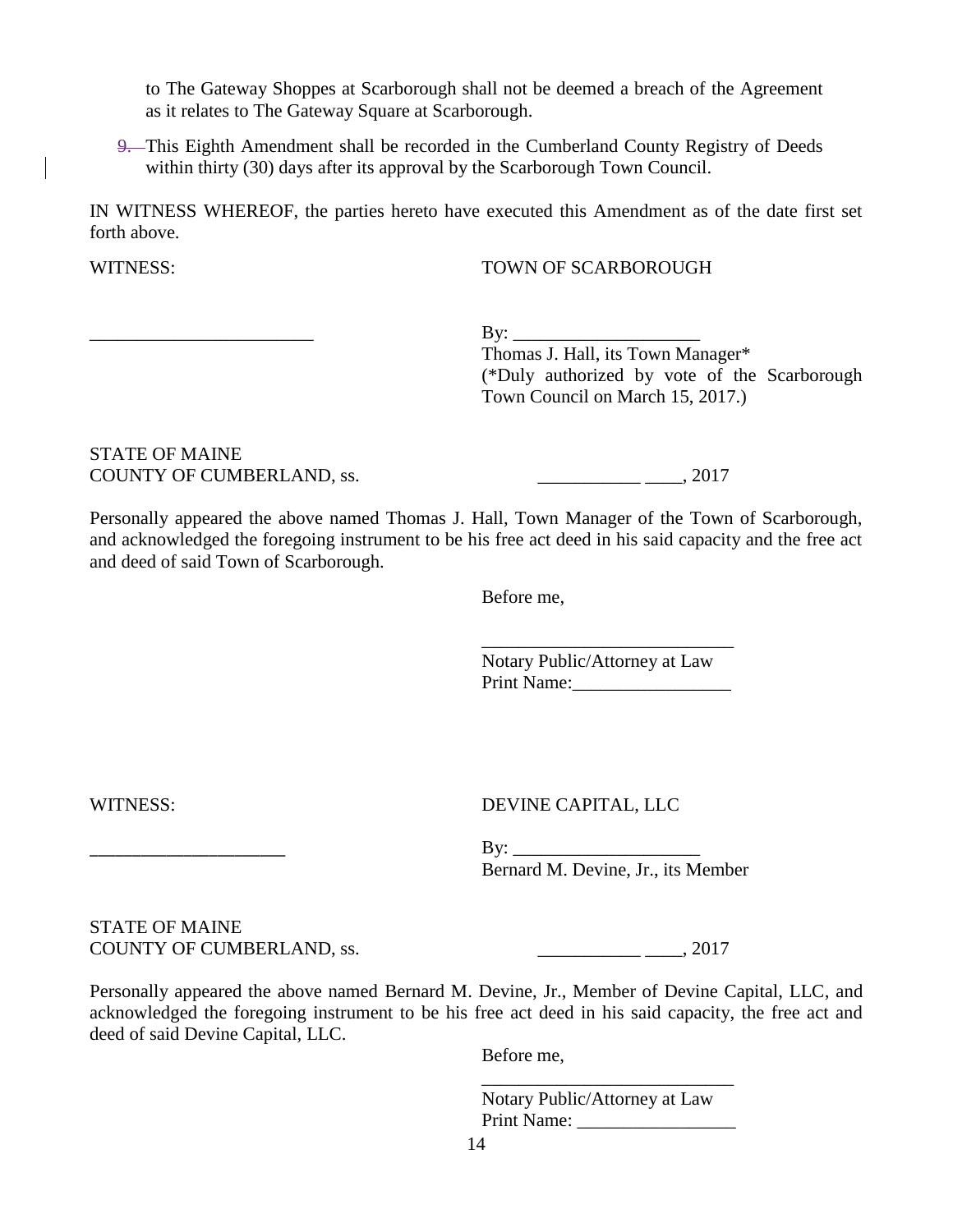WITNESS: EXIT 42 HAIGIS PARKWAY LLC

\_\_\_\_\_\_\_\_\_\_\_\_\_\_\_\_\_\_\_\_\_\_\_ By: \_\_\_\_\_\_\_\_\_\_\_\_\_\_\_\_\_\_\_\_ Philip Grondin, Jr., its Manager

STATE OF MAINE COUNTY OF CUMBERLAND, ss. \_\_\_\_\_\_\_\_\_\_\_ \_\_\_\_, 2017

Personally appeared the above named Philip Grondin, Jr., Manager of Exit 42 Haigis Parkway LLC, and acknowledged the foregoing instrument to be his free act deed in his said capacity, the free act and deed of said Exit 42 Haigis Parkway LLC.

Before me,

Notary Public/Attorney at Law Print Name: \_\_\_\_\_\_\_\_\_\_\_\_\_\_\_\_\_

\_\_\_\_\_\_\_\_\_\_\_\_\_\_\_\_\_\_\_\_\_\_\_\_\_\_\_

Vote: 5 Yeas, 2 Nays [Chairman Babine, Councilors Caiazzo, St. Clair, Rowan and Donovan].

Chairman Babine called for a short recess. The meeting was reconvened at 9:13 p.m.

### **NEW BUSINESS:**

**Order No. 17-027. Act to approve the Resolve to accept donations for the Fuel Assistance Program.** *[Town Council]* Motion by Chairman Babine, seconded by Councilor St. Clair, to move approval of the Resolve to accept donations for the Fuel Assistance Program, as follows:

## **TOWN OF SCARBOROUGH**

# **IN TOWN COUNCIL ASSEMBLED**

March 15, 2017

**RESOLVE** Accepting Donations for the Fuel Assistance Program.

# **BE IT HEREBY RESOLVED BY THE TOWN COUNCIL AS FOLLOWS:**

**THAT THE** Town of Scarborough gratefully accepts the pledges and donations from the following businesses and/or persons, that have been collected to date, to be used for the Fuel Assistance Program:

### **Team Kyle**

**Fuel Rally Donors: Blue Point Congregational Church Charlie Burnham Chiropractic Family Wellness Center Classic Eyewear**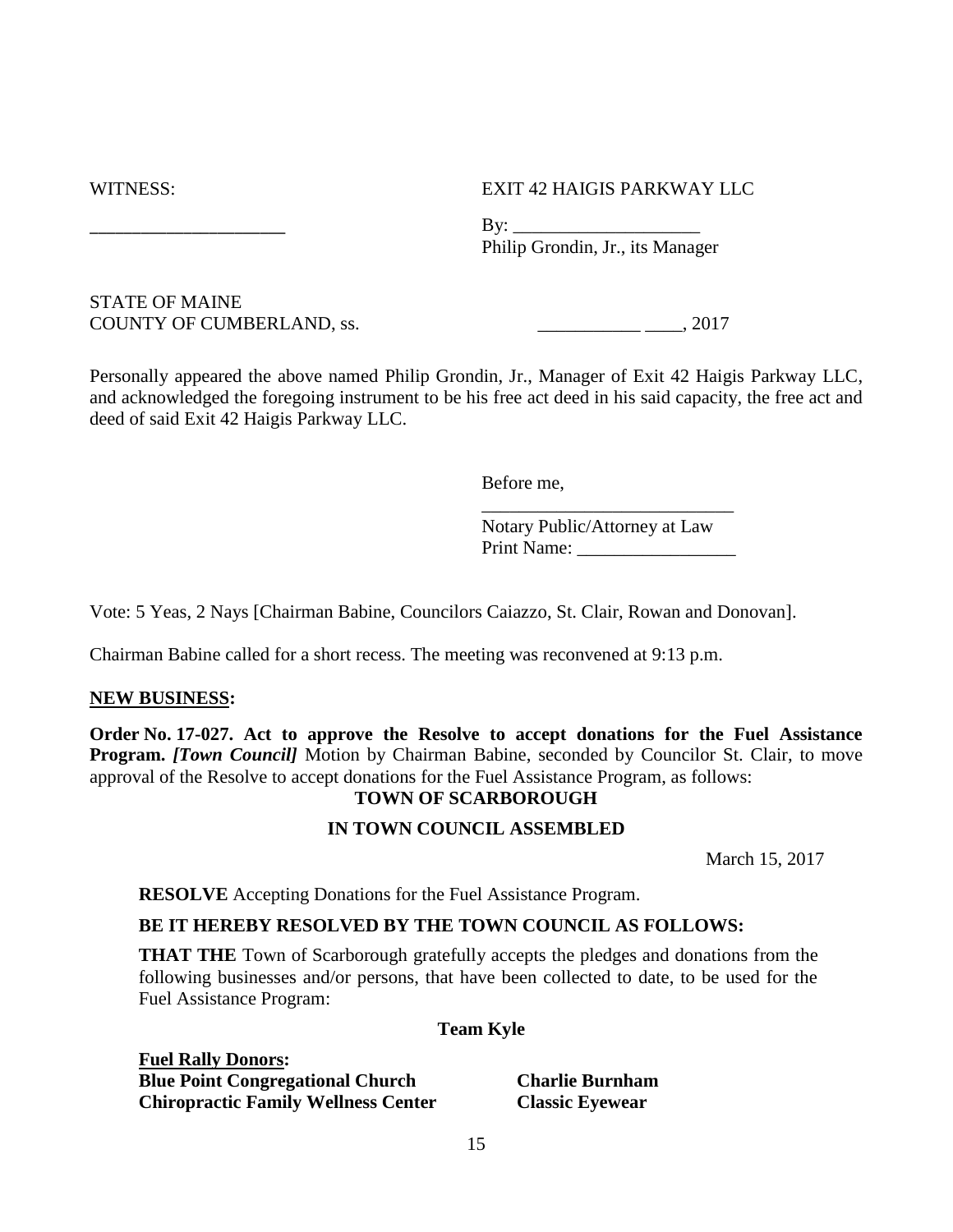| <b>Fielding's Oil</b>                           | <b>Galley Hair Design</b>                  |
|-------------------------------------------------|--------------------------------------------|
| <b>Higgins Beach Association</b>                | <b>Jim Conroy &amp; Conroy's Oil</b>       |
| <b>KCV Trailer Rental</b>                       | <b>Nellie's Tea &amp; Gifts Book Group</b> |
| <b>Pine Point Ladies' Auxiliary</b>             | <b>Pit Stop</b>                            |
| <b>Project GRACE Board, Volunteers/Friends</b>  | <b>Rotary Club of Scarborough &amp;</b>    |
|                                                 | <b>Interact Club</b>                       |
| Saco & Biddeford Savings Institution            | <b>Scarborough Firefighters Union</b>      |
| <b>Scarborough Lions Club</b>                   | <b>Scarborough School Custodians</b>       |
| <b>St. Maximilian-Kolbe Parishioners</b>        | <b>Town of Scarborough Employees</b>       |
| <b>West Scarborough United Methodist Church</b> | Eddie Woodin & Woodin Co.                  |

**Plus the many, many individual and family and anonymous donors who gave so generously to the fuel fund.**

**AND**, be it further Resolved that each business, organization and/or person be recognized for their generous donations as a token of the Town's appreciation.

> Sponsor: Town Council Originator: Town Council

Vote: 7 Yeas.

**Item 8. Non Action Items.** None at this time.

#### **Item 9. Standing and Special Committee Reports and Liaison Reports.**

- Councilor Donovan gave an update on the Pest Management Committee.
- Councilor Rowan gave an update on the Historic Implementation Preservation Committee.
- Councilor Foley gave updates on the Rules and Policies Committee; the Conservation Commission; the Eastern Trail Alliance; attended a presentation on composting and noted that Officer Tim Barker would be implementing a Youth Leadership Program.
- Councilor St. Clair gave an update on the Communications Committee.
- Councilor Hayes gave updates on the Joint Town/School Finance Committee; the Town Finance Committee; both the Shellfish Conservation Commission meeting and the Coastal Waters Committee were canceled due to the snow storm and on March  $22<sup>nd</sup>$  Communications Round table here at Town Hall at 6:00 p.m.
- Chairman Babine noted that he sat in on the interviews for the Assessor and felt the process was very thoughtful and professional.
- Councilor St. Clair noted that she and other Councilors had attended the Community Dialogue along with the Assistant Town Manager.

**Item 10. Town Manager Report.** Thomas J. Hall, Town Manager, gave the following updates:

- Full budget mode presentation will be made on Wednesday, April  $5<sup>th</sup>$ . We have been working very closely with the school and so far so good.
- Updated the Council on the tax appeal cases, which date back to  $2012$  the meetings have been scheduled for March 28, 29 and 30 starting at 6:00 p.m.
- Avenue  $2$  update
- Dan Bacon Town Planner will be leaving us working out details that will have him doing consulting working with us until a new Town Planner is hired. This is a very important position to fill. There has been an offer made for the Community Services position and should know something by the end of the week.